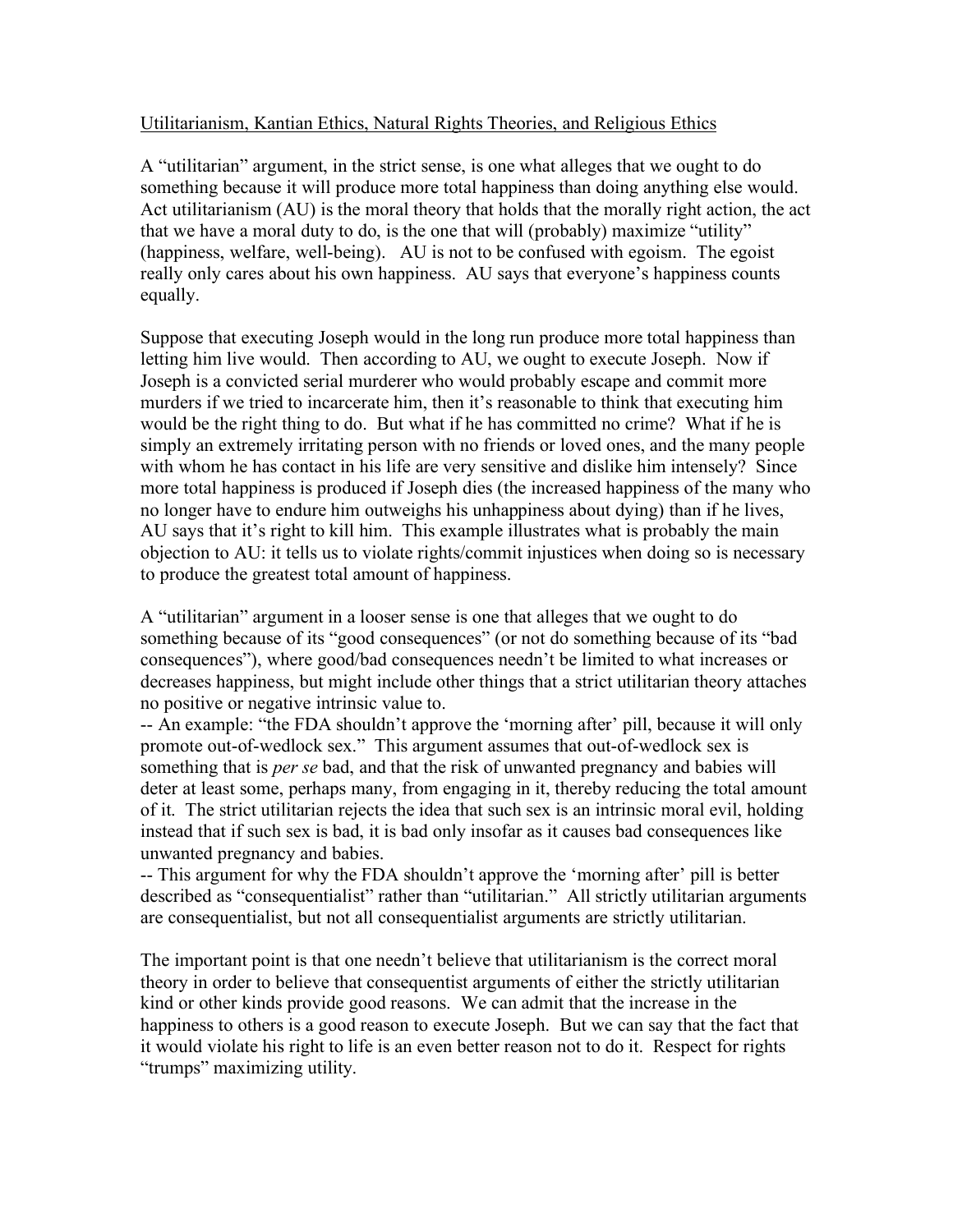Suppose that we want to build a highway that connects two cities. The shorter route would require destroying some scenic wilderness that is enjoyed by some nature lovers. The longer route avoids that but entails a longer driving time for people who commute between the two cities. Which route should the highway be built on? Here it's plausible to think that we should make the decision on the basis of utilitarian considerations. We look at all the costs and benefits of both alternatives and pick the one with the most favorable benefit to cost ratio.

The other three views—Kantian ethics, natural rights theories, and "religious ethics"—all agree that there are many circumstances when maximizing utility would be wrong. Perhaps the strongest objection to AU comes from the natural rights theory: AU is false, because it tells us to violate people's rights when that's necessary to maximize utility. The example of Joseph illustrates it, but here's another example. A surgeon has I healthy and 5 sick and dying patients. Each of the sick and dying patients needs a new organ one a new kidney, another a new liver, the third a new heart, etc.—and would fully recover if he received it. It so happens that the 1 healthy patient would be a suitable organ donor for all of them. If the surgeon kills the 1 and redistributes his organs, he saves 5. If he does nothing, then 1 is alive and 5 are dead. On the assumption that all six are equally happy, loved by others, and productive of utility for others in society, then the way to maximize utility is to kill the 1. But if he won't consent to being killed and having his organs transplanted (he doesn't believe in utilitarianism), then killing him would violate his right to life. The objection is simply that it would be wrong to violate his right even if it's the way to maximize utility.

Kantian ethics is based on what Immanuel Kant claimed is the supreme principle of morality, the Categorical Imperative. Kant claimed that there were a few different but equivalent ways of stating the Categorical Imperative. The first, the Universal Law Formula, says that we should act only on principles that we can will to be a universal law that applies to everyone. The idea here seems to be that when people act immorally, they want everyone else to obey "the rules" but want to make an exception for themselves. Another way of stating the Categorical Imperative, the one we'll focus on, is the Principle of Humanity. It says that whenever we act we must be sure always to treat all "persons" (both ourselves and others) as "ends" and never as "mere means."

"Persons" in Kantian ethics refers to any being with the capacity to make moral judgments and conform to them (where that often requires that one resist various urges, inclinations, and temptations to act against them). Persons have free will and reason. Babies are not *yet* persons, and cows and pigs never will be. Kant's Principle of Humanity implies that it is only persons who possess "dignity" and must be treated as "ends." Animals only have a "use value" and may be treated as mere means or resources. Animals may be used in experiments to test new drugs, but "persons" may be used in such experiments only with their "informed consent." Kantians agree that killing the 1 healthy person in the above example is wrong, even if it maximizes utility for society as a whole. It is wrong because it treats him as a "mere means."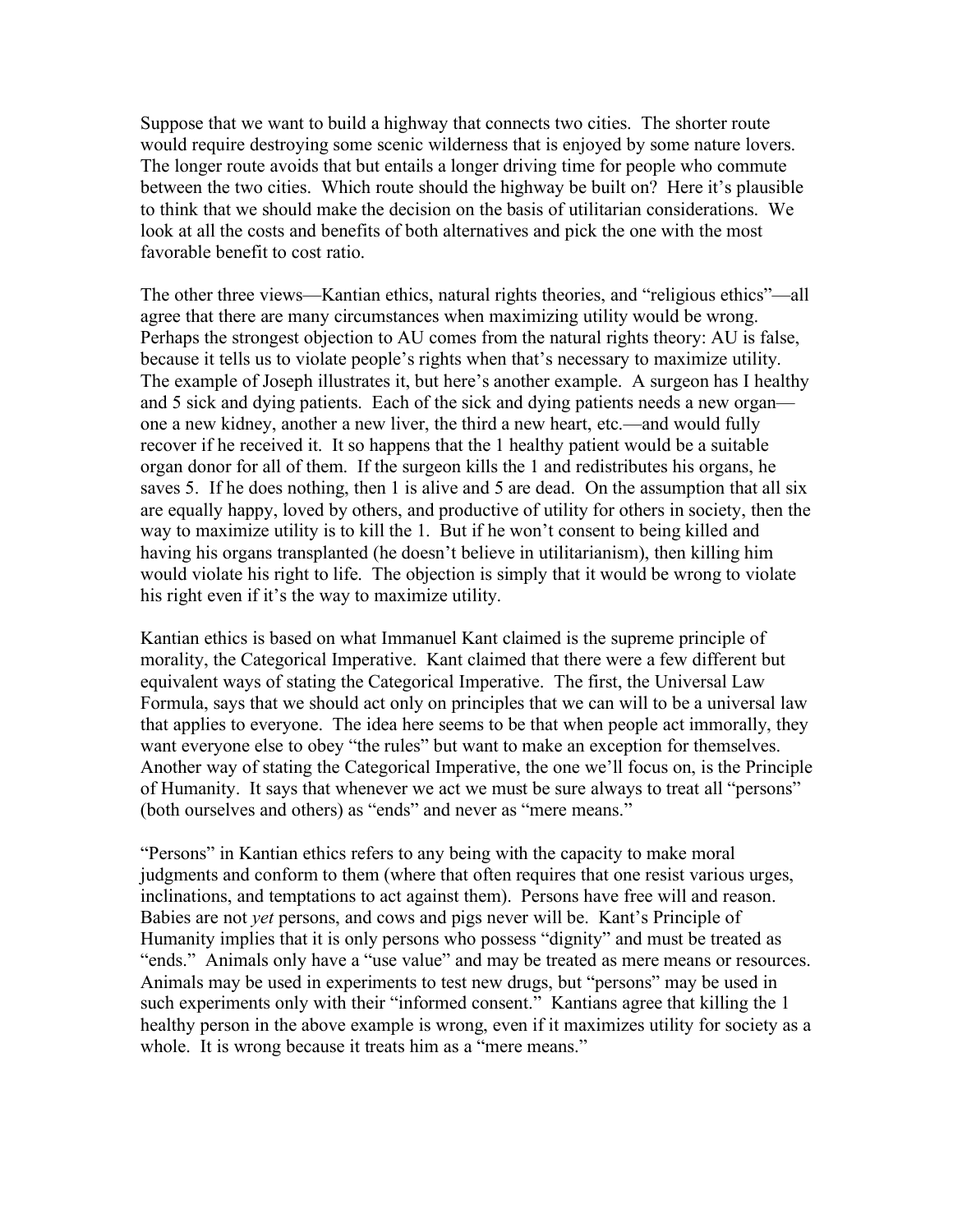Kant held that if one commits suicide because one believes that the remainder of one's life will be filled with more discomfort than pleasure, then one fails to treat oneself as an "end." So long as one retains the capacities that make one a person, then one has dignity and one ought to respect this dignity. To think that life is worth living only if it is pleasant is to fail to respect this dignity. Another objection that Kantians have to AU, especially the hedonistic version, is that it is a degrading to humanity to think and act as though pleasure were the point of life. Kantians think that the point of life is the exercise of one's personhood capacities in moral deliberation and choice. This does not mean that Kantians must oppose *all* suicide and euthanasia. They support it in cases where people have permanently lost the capacities for free will and reason (e.g. PVS patients like Terry Schiavo). Euthanasia in these cases provides a dignified death. Of course sometimes when people talk about "dying with dignity" they're assuming that it's the need to be cared for by others (e.g. to wear Depends diapers and have them changed by others) that's "undignified." A Kantian has to say that those people have mistaken views about the basis of human dignity. It's personhood, not the ability to care for oneself without assistance from others, that gives human beings their dignity.

Another implication of the Principle of Humanity is that lying is typically wrong. A woman who persuades me to sell her my new car at a low price by telling me a lie that I believe ("males who drive your model of car are 20 times more likely to develop testicular cancer than males who don't") treats me as a mere means. She manipulates me in a way that I would not consent to if I were aware of what her purposes are. What many people have criticized in Kant is not his claim that lies like this one are wrong, but his view that lying is *always* wrong. In the case where lying to evil people will help to thwart their evil aims (e.g. someone intent on committing murder asks me the whereabouts of his intended victim) Kant held that lying remains wrong. Instead of lying, I should simply not say anything.

The main problem with the Principle of Humanity is that it's not entirely clear what it means to treat another person as an "end." It's been claimed that it means you must treat others in ways that they would not object to if they were morally reasonable, thinking clearly, and well-informed about relevant factual matters. When society puts a thief in prison, it's treating him as an end, because even though he might object to being incarcerated, he wouldn't object if he were morally reasonable; he would admit that thieves deserve to go to jail. One problem with this interpretation of the Principle is that it assumes some other, independent standard of what's "morally reasonable." Wasn't the Principle of Humanity itself supposed to provide that standard? Another problem is that it probably cannot support Kant's judgment that lying is always wrong. After all, if the morally reasonable thief must admit that he deserves a loss of liberty as punishment for his crimes, shouldn't a morally reasonable person agree that lying to him is okay as a means of preventing him from committing murder?

The Principle of Humanity is sometimes interpreted as supporting the Principle of Autonomy. The Principle of Autonomy says that everyone has the right to live his/her life in accordance with his/her own views about religion, the meaning of life, the moral virtues, dignity and honor, etc., so long as one doesn't infringe on the right of others to do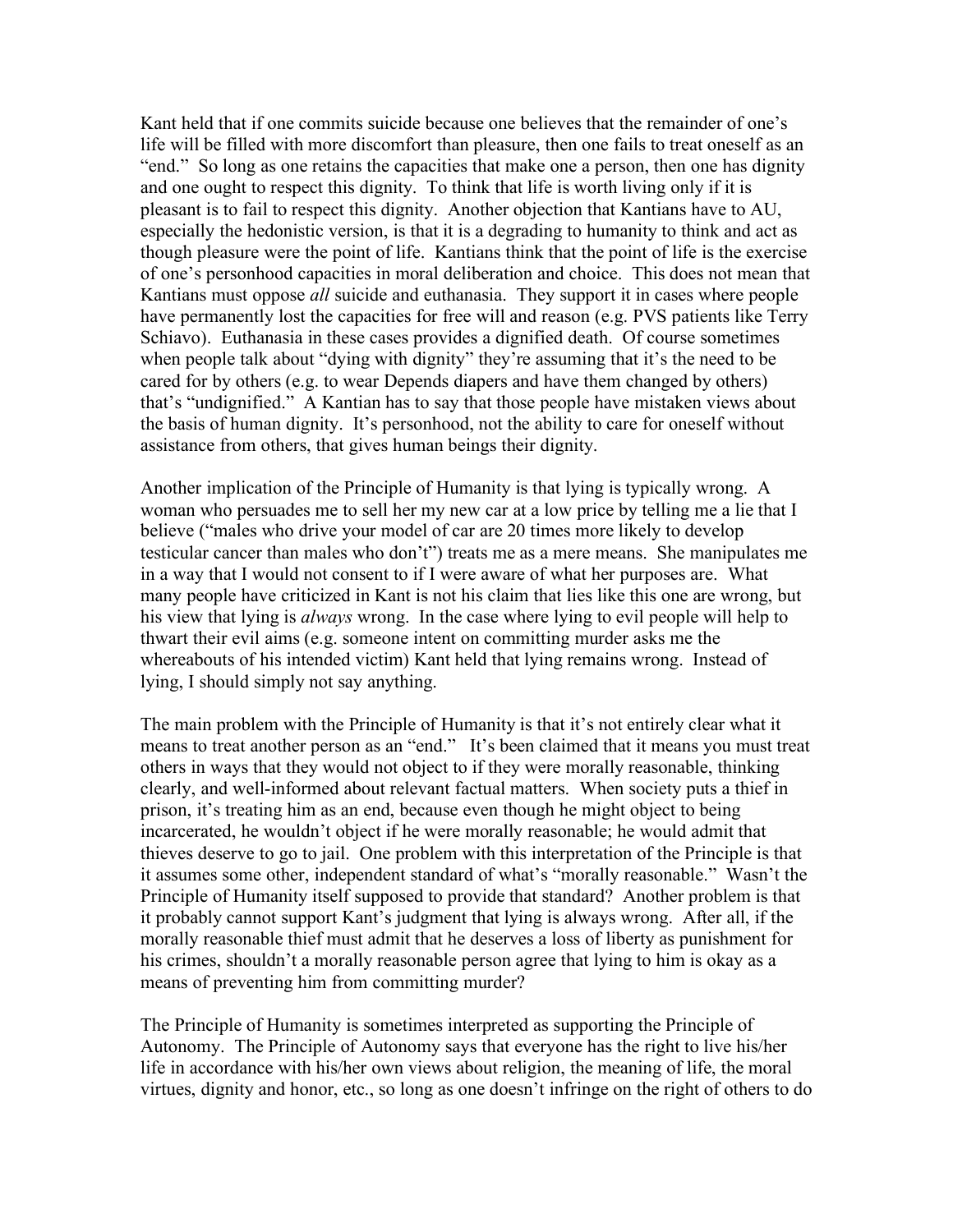the same. (Since this principle asserts the existence of a certain moral right, certain natural rights-based moral theories might also support it). You violate my autonomy if restrict my liberty for my own good on the basis of values that I reject. Consider two examples. First, you knock a cup of coffee out of my hands before I can drink from it. I object, but only because I assume, incorrectly, that there's nothing wrong with the coffee; in fact, it contains poison. You have not violated my autonomy, because your interference can be justified by an appeal to my own values. Second, a competent, adult Jehovah's Witness refuses to consent to a blood transfusion because it's against his religion, but his friends force him to have one anyway, because they are convinced that he has misinterpreted the Biblical passage that forbids the "eating of blood." In this case the Principle of Autonomy is violated.

I think that the Jehovah's Witness is better off having the life-saving transfusion. The Principle of Beneficence tells doctors to do what is in their patients' best interests. Hence, this Principle supports ignoring the JW's wishes and giving him the transfusion. This is a case in which the Principle of Autonomy conflicts with the Principle of Beneficence. I agree with the AMA that the doctor may not treat the JW without his "informed consent." Hence, in this sort of case the value of respecting autonomy trumps the value of doing what's best for the person. Are there any cases where the two principles conflict but beneficence overrides respect for autonomy?

Our textbook correctly mentions libertarianism as one natural rights based moral theory. (Natural rights are supposed to be moral rights that exist whether or not the government recognizes and protects them. They are not to be confused with legal rights). Let me make a two points about libertarianism. It holds that our basic human rights include rights to life, liberty, and private property. The right to life is only a "negative" right (a right not to be killed by others), not a "positive" right (a right to be provided by one's society the minimum nutrition and other goods that one needs to stay alive, if one cannot obtain them oneself). Other natural rights theorists disagree with the libertarian, holding that we have "positive" as well as "negative" natural rights. A right to decent, affordable health or to free health care if one is poor is an example of a "positive" right. Second, in saying that someone has a natural right to do x, we're not necessarily saying that it's morally permissible to do x. All we're saying is that others do not have the right to interfere, to use coercion to prevent him from doing it. Consider a racist giving a public speech in which he advocates denying black people the right to vote. To say that he has a natural right to free speech only means that others (especially the government) are forbidden to step in and prevent him from speaking. It doesn't mean that there's nothing morally wrong with his speech. There obviously is—promoting racism is immoral. And in saying that we think his speech is immoral we don't violate his free speech rights. We exercise our own.

There are many different varieties of religious ethics, but we should focus on three religious ethics ideas often introduced into biomedical ethics controversies in this country. They are:

i) The "sanctity of life" doctrine—it is absolutely forbidden either to perform or fail to perform some action with the aim of causing or facilitating the death of any